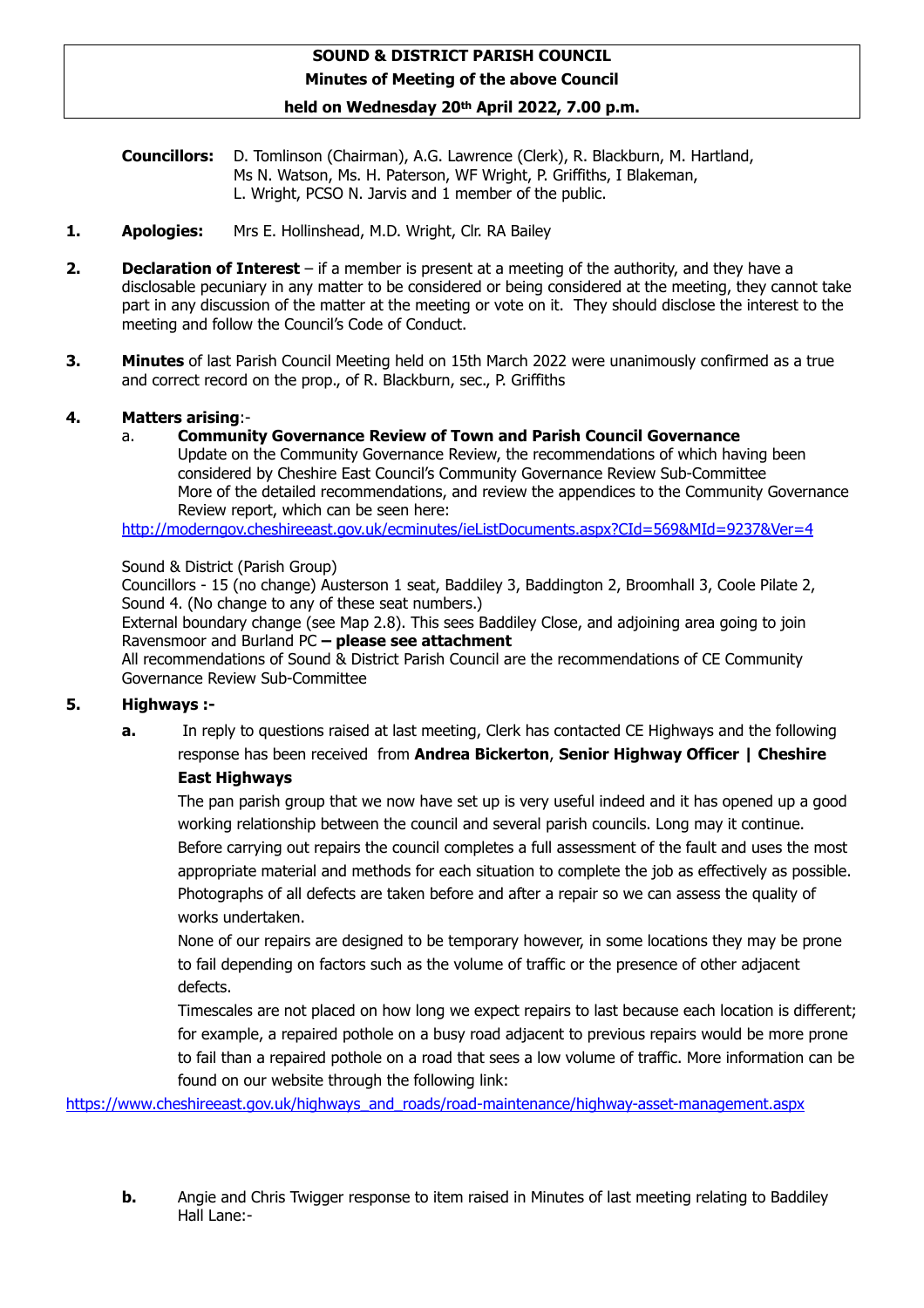We have had a chance to review the minutes and we thank you for raising our concerns re Baddiley Hall Lane. We are very pleased that our recent issue has been reported in the minutes.

#### **FYI Background Information Note for your awareness:**

Just for your information (and greater understanding) we sent in an FOI request to the council last year asking the Highways department to document all the "report it" requests that had been made to CE and they answered the FOI and issued a spreadsheet that identified 88 "report it" complaints about our lane submitted to the council over a 4-year period. These are separate complaints and not the same issues complained about several times and they ranged from serious flooding to road erosion, deep potholes and blocked grids and drainage. I do have that evidence, as well as many photographs to back up a lot of those issues. This information has been shared widely with the many residents who live at the top end of our lane. Whilst we do accept that there will always be some issues with the lane they should not remain issues for large periods of time enough to make those issues become even more serious and urgent. In addition, they should not be that prolific in number for one lane. This is background only at this stage but we thought that you should at least be aware of the true extent of this long standing burden.

#### **The Recent Issues Update**

The below information has been received from CE regarding our recent recorded complaint on Baddiley Hall lane.

The passing place itself and road erosion/potholes around it has not yet been cleared and since the initial complaint the CE site now says it is "in progress" although we do not yet know what this actually means. We shall seek to understand this. They have informed also, that the longstanding blocked drain close to the passing place is on the list for the next 3 monthly round of general maintenance and should be sorted then - which is progress at least, as we have a timeline and a plan. We will find out more about the passing place/lane damage and see when that is actually on the planned schedule. We will send further photos to CE to check we are talking about the same issue.

In regard to the comments made by Richard, the outlined markings on the lane appear to have been in respect of the part of the lane that was collapsed and this has indeed been remedied. It was first reported in the autumn of last year. No clue that the lane has been swept, although this had not specifically been reported, other than the passing place in question- see above .

Hope this is a helpful update and when I ring the CE regarding their definition above of "in progress" I will be in touch. Thanks so much for your assistance, it is very much appreciated.

- **c.** D. Tomlinson reported that the next pan parish meeting will be early May:- items for raising Sound Lane before Railway Bridge is in a really bad state of repair; junction Sound Lane with A530 signage has still never been repaired from accident
- **6. Correspondence:** Noted to members for their inspection and interest as follows:
	- **a. Cheshire East**
	- **b. Councillors** none

#### **c. Parishioners** - none

- **d. Other**
	- i. CHALC Enewsletter
	- ii. Clerks & Councils Direct
	- iii. Glasdon Local Councils product guide
	- iv. Consolidated Parish of Wrenbury Charity.

Mr George Bebbington (Sound ) and Dr P Griffiths( Broomhall) are both due for re election this year to the Wrenbury Consolidated Charity. If you could ascertain if the respective Parrish councils would like them to continue and inform me I would be grateful. The next meeting is not till the beginning of December. P. Griffiths accepted to continue and it was agreed that G. Bebbington be appointed also on the prop., D. Tomlinson, sec., F. Wright

#### **7. Accounts**

#### **I. Income since last meeting:**-

1. Cheshire East Precept –  $1<sup>st</sup>$  Instalment  $\epsilon$ 1,825.00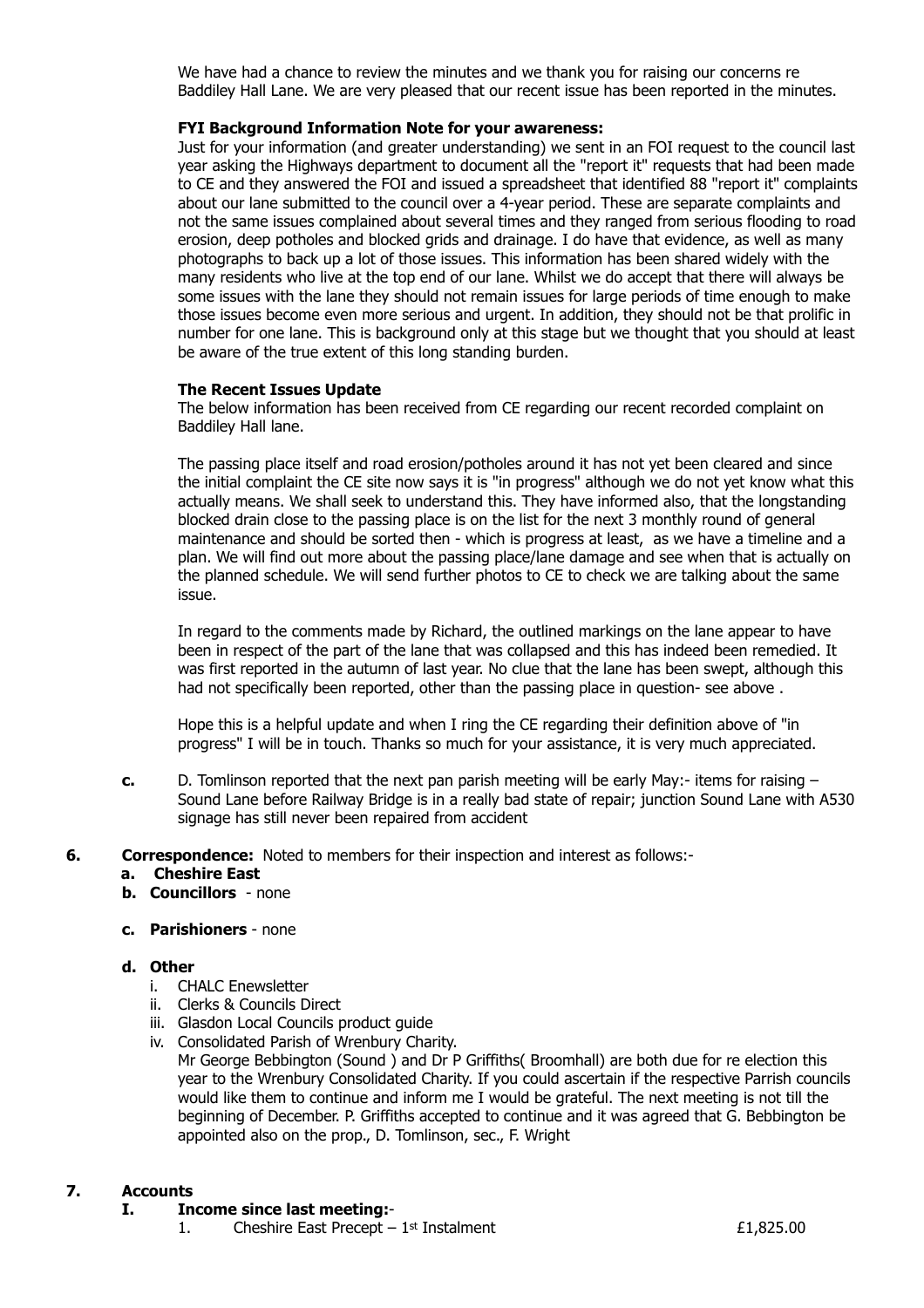|      | $\mathcal{L}_{\mathcal{L}}$ | VAT refund 2021                                                                                                                                                                                                                                                                    |                   | £38.52  |  |
|------|-----------------------------|------------------------------------------------------------------------------------------------------------------------------------------------------------------------------------------------------------------------------------------------------------------------------------|-------------------|---------|--|
| II.  |                             | <b>Accounts paid since last meeting:- none</b>                                                                                                                                                                                                                                     |                   |         |  |
| III. | a.                          | <b>Accounts to pay at this meeting:- none</b><br>Chg No. 500281<br>BHIB Ltd - Annual Insurance<br>The Meeting on the advice of the RFO and on the prop., of<br>D. Tomlinson, sec., R. Blackburn agreed that this offered the<br>best cover available (same cost as previous year). | Purchase Order 66 | £298.01 |  |
|      | b.                          | Chg No. 500282<br>Broomhall & Sound Methodist Church<br>Parish Council Meeting                                                                                                                                                                                                     | Purchase Order 67 | £15.00  |  |

The above accounts were unanimously approved for payment on the prop., of R. Blackburn, sec., F. Wright

## **IV. Annual Audit** ;-

- Display Notice of Audit Clerk to arrange
- Exercise of Public Rights from  $13<sup>th</sup>$  June 22<sup>nd</sup> July 2022
- **a. Annual Governance Statement** was unanimously approved by the Parish Council on the prop., D. Tomlinson, sec., P. Griffiths

**b. Statement of A/C's** year ending 31<sup>st</sup> March 2022 was issued by the R.F.O. as follows:-

| Parish Council Income for year                           | 6338.58            |
|----------------------------------------------------------|--------------------|
| Along with balance brought forward                       | 1837.27            |
| Gave a total available of                                | 8175.85            |
| Total expenses have been                                 | 3899.42            |
| Leaving a balance to carry forward of                    | £4379.68           |
| Neighbourhood Plan Income<br>Neighbourhood Plan Expenses | 4086.00<br>4086.00 |
| Leaving a balance to carry forward of                    | £0.00              |
| Leaving total funds to carry forward of                  | £4379.68           |

The Parish Council were advised of the explanation of variances which were unanimously accepted on the prop., of R. Blackburn, sec., P. Griffiths

With all details of income and expenditure as listed in the Account Book. The Accounts were formally adopted on the prop., of R. Blackburn, sec., P. Griffiths and unanimously agreed.

**c. Exemption Certificate** to be returned by 1st July 2022. On the prop., P. Griffiths, sec., D. Tomlinson

it was unanimously agreed that Sound & District Parish Council would submit, as a smaller authority, an Exemption Certificate to PKF Littlejohn, London

On the prop., P. Griffiths, sec., D. Tomlinson and unanimously agreed, the Clerk/RFO and the Chairman signed, as follows:-

- i. The Annual Governance Statement
- ii. The Accounting Statements 2021/22
- iii. The completed Annual Account Book
- iv. Exemption Certificate
- To be duly completed by the Clerk/RFO and also signed by the Chairman.
- V. **Internal Audit** this will, following the meeting, be submitted to JDH for their undertaking.
- **VI. Appoint Regulatory Financial Officer** the Clerk was unanimously re-elected on the prop., of P. Griffiths, sec., I. Blakeman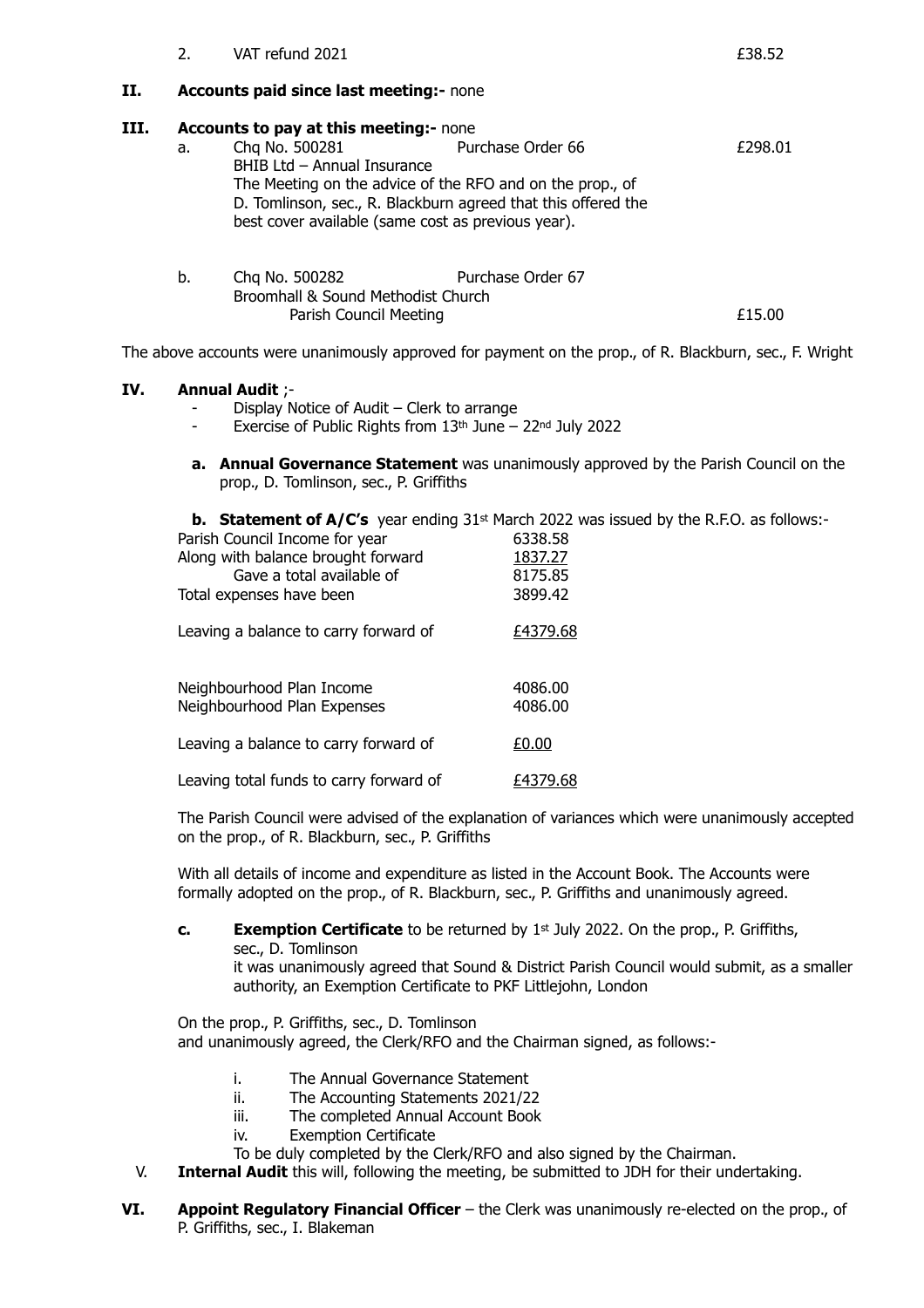## **VII. Confirmation of:-**

- i. Financial Regulations NALC Model Financial Regulations (England) amended as per 2021 Internal Audit Was unanimously reconfirmed on the prop., of P. Griffiths, sec., R. Blackburn
- ii. Risk Assessment Was unanimously reconfirmed on the prop., of P. Griffiths, sec., R. Blackburn
- iii. Parish Council Internal Financial Audit The Meeting on the prop., of P. Griffiths, sec., R. Blackburn unanimously confirmed their Internal Audit requirements were adequately covered within their Financial Regulations and their Risk Assessment which are currently in place, and as approved in item 8/VII/i/ii as above
- iv. Clerks Contract of Employment Was unanimously reconfirmed on the prop., of P. Griffiths, sec., R. Blackburn
- v. Standing Orders Was unanimously reconfirmed on the prop., of P. Griffiths, sec., R. Blackburn
- vi. Transparency Code Was unanimously reconfirmed on the prop., of P. Griffiths, sec., R. Blackburn
- vii. GDPR Policy/Privacy Statement Was unanimously reconfirmed on the prop., of P. Griffiths, sec., R. Blackburn

## **8. Planning Applications:**

## I. **Applications received since last meeting**:-

#### II. **Results of previous applications**:-

# **a.** 22/0569N 5, Council Houses, FRENCH LANE, BADDINGTON, CW5 8AP Prior approval for proposed single storey rear extension extending 3.49m beyomd the rear wall, maximum height of 3.17m and eaves height of 2.55m

Determination - appvl not reqd (stage 1)

## **III. Applications/Matters before this meeting**:-

## **a. Ms N. Watson reported:-**

Steve Wilkinson has let me know that Hill Farm has erected another large building on site. Have we seen a planning request for that? The shed is also right on the boundary. He also says that there is now a fence erected which is way over the 2 metre limit.

On the prop., Ms N Watson, sec., M. Hartland it was agreed that the Clerk should ask CE if any breach of planning has occurred.

## **b. Erection of a building and used as a dwelling – Hall O'Coole Cottage, Heatley Lane**

Clerk has reported the possible breach of planning to CE and this has a case reference 22/00229E

**c.** Jeremy Owens, Development Planning Manager, Cheshire East Council

The Site Allocations and Development Policies Document has been undergoing examination by an independent planning inspector and I am writing to inform you that consultation on a series of changes to the Plan (called 'Main Modifications') is now underway from Tuesday 19 April to 5:00pm on Tuesday 31 May 2022.

Further information and all the consultation documents can be viewed at the Crewe and Macclesfield [Customer Service Centres,](https://www.cheshireeast.gov.uk/council_and_democracy/customer-services/contact_us.aspx#Customerservicecentre) at [libraries in Cheshire East](https://www.cheshireeast.gov.uk/libraries/nearest_library/libraries-and-opening-hours.aspx) and on the council's consultation portal at [https://](https://cheshireeast-consult.objective.co.uk/portal/planning/cs/sadpd/mmschedule) [cheshireeast-consult.objective.co.uk/portal/planning/cs/sadpd/mmschedule](https://cheshireeast-consult.objective.co.uk/portal/planning/cs/sadpd/mmschedule).